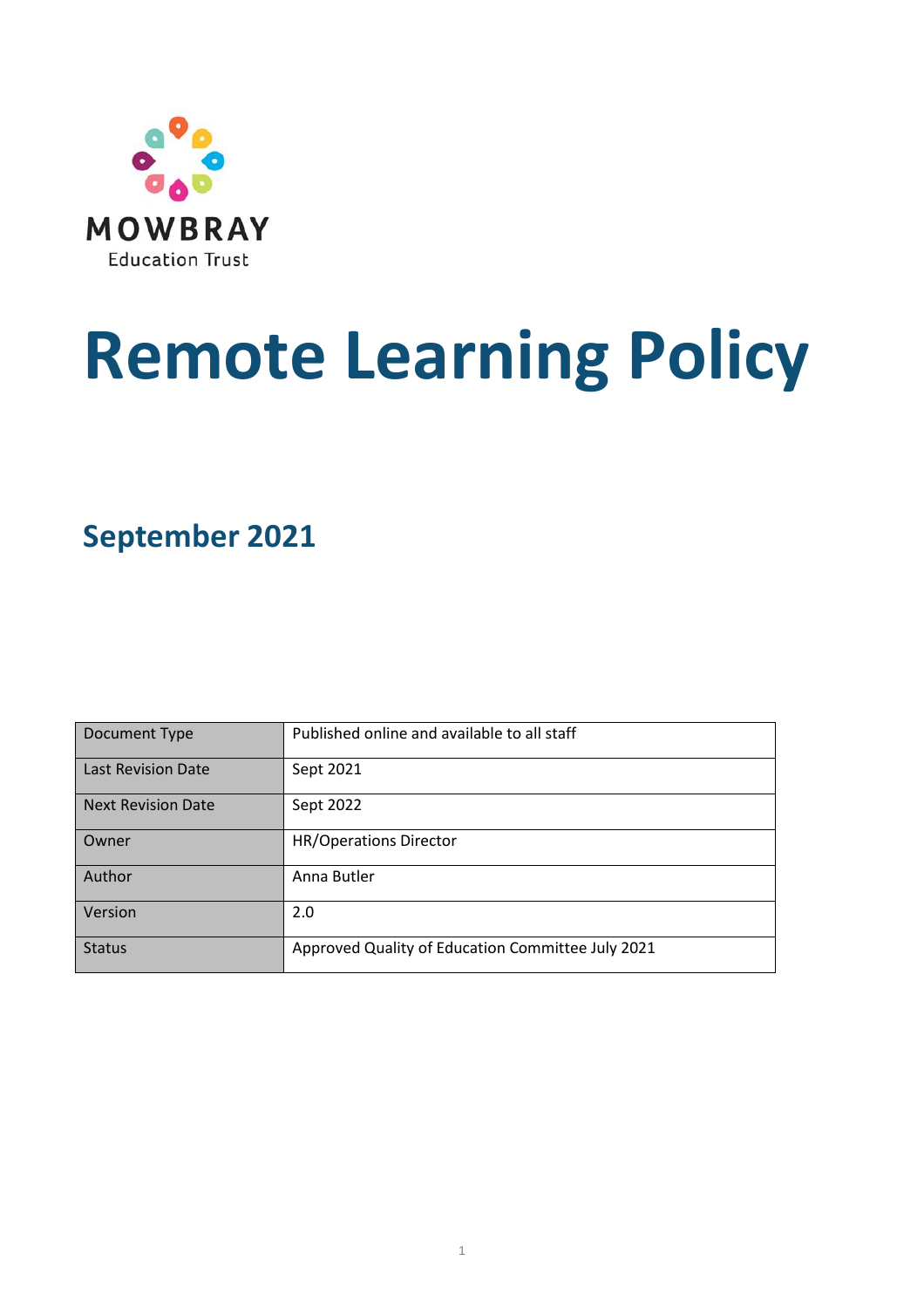#### **Contents**

# <span id="page-1-0"></span>**1. Aims**

This remote learning policy for staff aims to:

- Ensure consistency in the approach to remote learning for pupils who are not in school
- Set out expectations for all members of the school community with regards to remote learning
- Provide appropriate guidelines for data protection

# <span id="page-1-1"></span>**2. Roles and responsibilities**

#### **2.1 Teachers**

When providing remote learning, teachers must be contactable during normal working hours. Settings may ask staff to be in school if possible to deliver remote learning.

When delivering or recording online lessons, teachers should follow the Code of Conduct with regards to professional dress etc. and should always ensure the background is blurred on their camera.

If staff are unable to work for any reason during this time, for example due to sickness or caring for a dependent, they should report this using the normal absence procedure.

In the event of whole bubbles or classes accessing remote learning.

- o Remote learning should follow the planned curriculum sequence.
- o All remote learning should take place through a Trust approved learning platform, i.e. Teams or Dojo.
- $\circ$  It is the expectation that teachers will either deliver live lessons or upload recorded lessons in line with their normal teaching timetable. For younger pupils where this is not appropriate, staff should follow guidance from SLT in their setting.
- o Pupils will upload completed work to the learning platform used for delivery of lessons. Teachers are expected to use recommended assessment for learning techniques to inform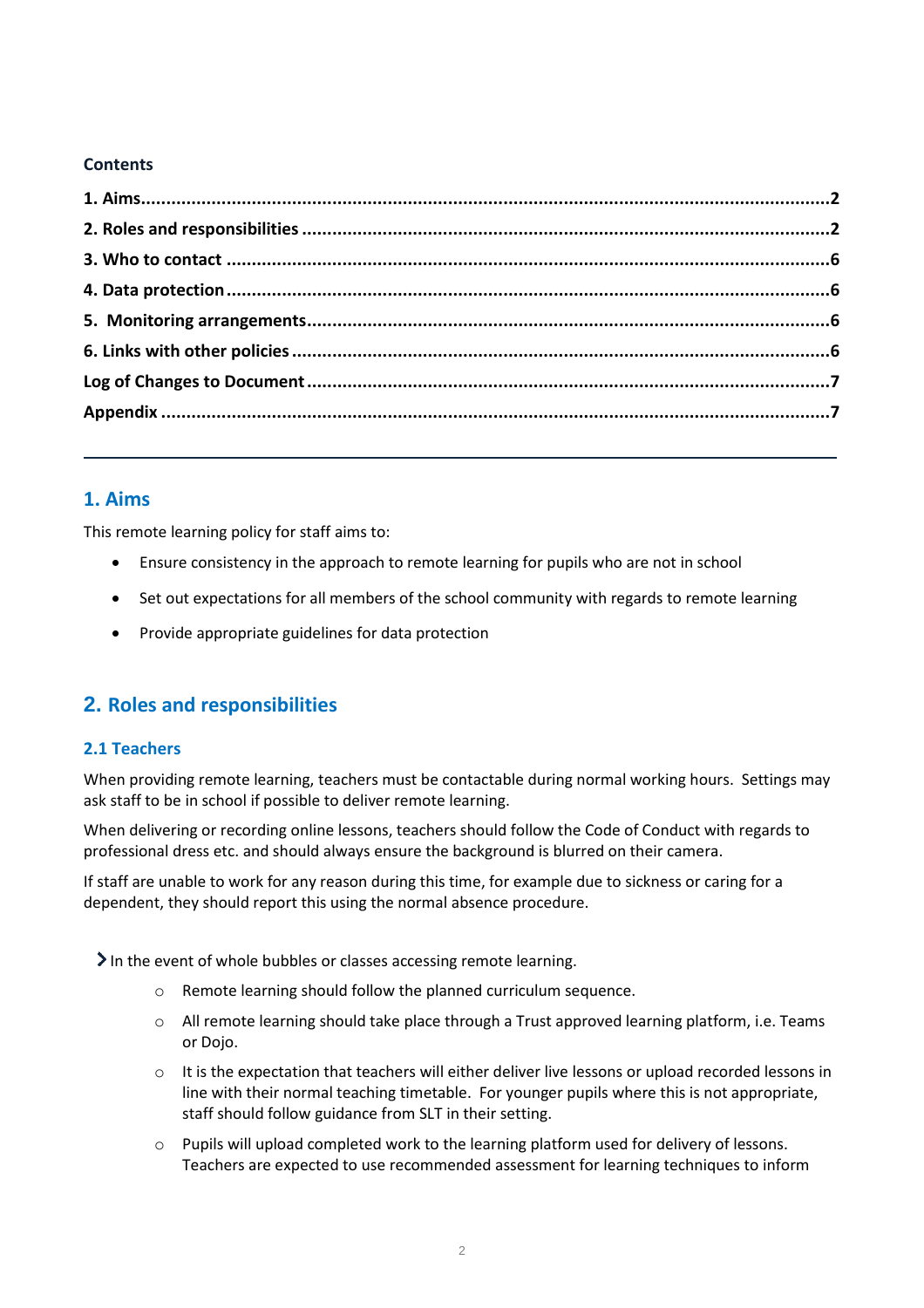future planning based on completed work and ensure pupils' understanding. Where appropriate, teachers can provide individual feedback to pupils through the learning platform.

 $\sum$  In the event of individual pupils accessing remote learning.

- o Work should be provided for the pupil that follows the planned curriculum sequence.
- o Resources such as Oak Academy, White Rose or GCSEPod can be used to provide teaching input.
- o Pupils will upload completed work to the learning platform used for delivery of lessons. Where appropriate, teachers can provide individual feedback to pupils through the learning platform.

 $\blacktriangleright$  In the event of a teacher self-isolating but not feeling unwell.

 $\circ$  It is the expectation that teachers will either deliver live lessons or upload recorded lessons in line with their normal teaching timetable from home and provide accompanying work. This can then be used by a cover teacher in school. Where possible teachers must be available for cover teachers to contact during the allocated lesson time.

Keeping in touch with pupils who aren't in school and their parents

- All vulnerable pupils including pupils with SEND should have a risk assessment in place to cover any risk factors from being at home and needing to access remote learning. This should include an identified key worker to maintain regular communication with parents as well as the pupil if appropriate. This should be by phone, Dojo or text message.
- In primary settings, class teachers should be responsible for maintaining communication with parents and pupils (if appropriate for the age of the child). This should be via a weekly telephone call. At secondary school form tutors should be responsible for maintaining communication with parents and pupils via a weekly phone call.
- Parents in Primary school can contact teachers and other staff members through messages on Dojo or email. Staff will not be expected to respond to these messages outside of the normal working day hours, at weekends or during the holidays.
- Parents in secondary school can contact staff via Teams or email. Staff will not be expected to respond to these messages outside of the normal working day hours, at weekends or during the holidays.
- If there is any communication that cause concern for a member of staff, they should report this to a senior member of school at the earliest opportunity. If there is a safeguarding concern, the DSL for your setting should be contacted as soon as possible. If a DSL at your own setting is not available, a DSL from another school should be contacted (see appendix for contact details).
- If work set is not being completed, this should be managed sensitively with a conversation with parents / carers initially to ascertain whether there is a reason for this. Parents should be reminded that this work needs to be covered in order that their child will be able to continue learning from the right place when they return to school. If work is still not completed, this should be referred to a senior leader who will make contact with parents to try and facilitate home learning.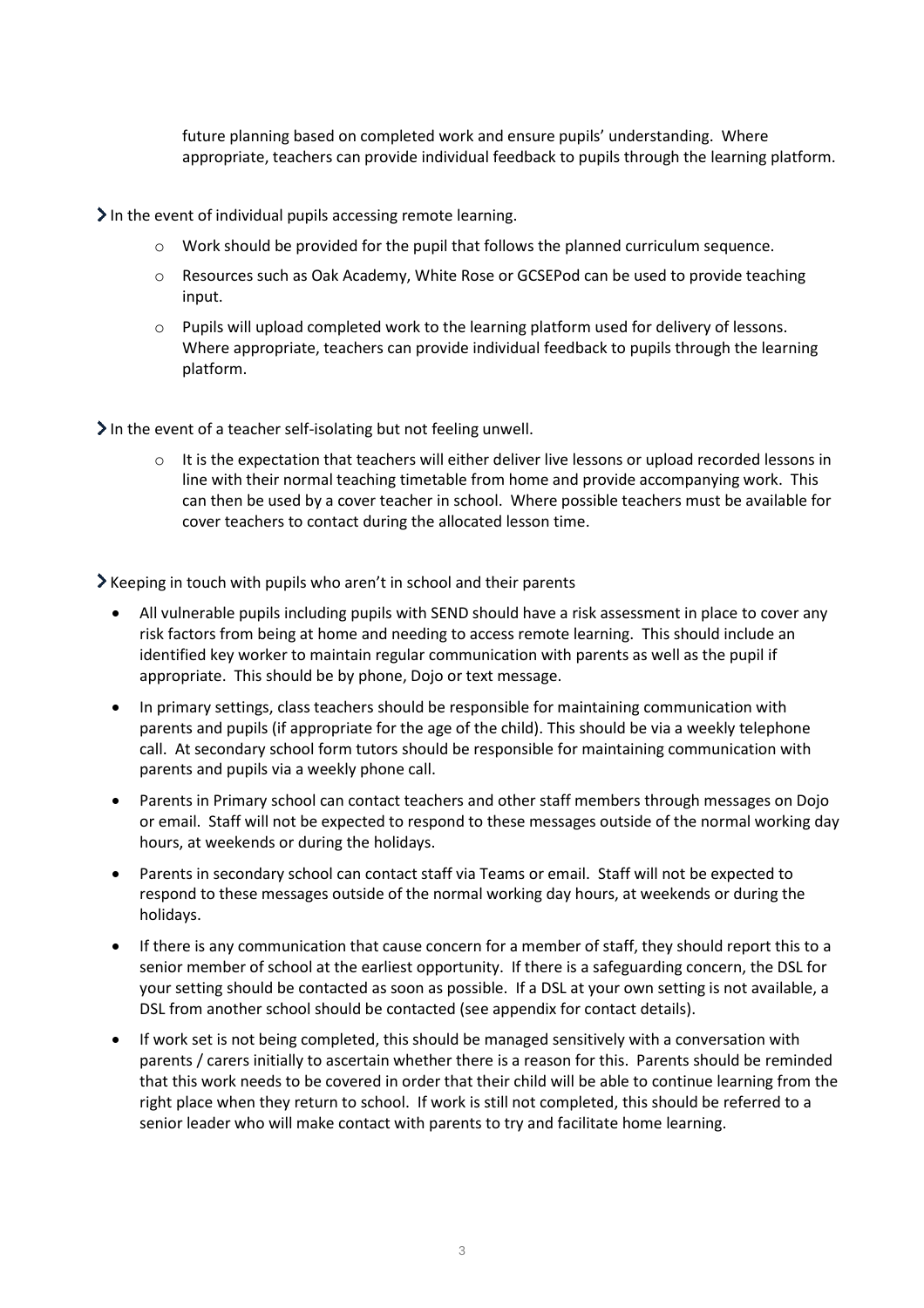- If attending virtual meetings with parents or pupils, staff should ensure the following things have been given consideration;
	- o The background on screen should be blurred and not have personal objects or photographs visible
	- o The meeting should take place from a quiet location
	- $\circ$  Privacy should be thought about if having sensitive conversations. Ask who is present in the room and take care that you cannot be overheard by family or friends in your house
	- o Wear appropriate work wear
	- $\circ$  If any conversation / meeting becomes challenging or makes a staff member feel uncomfortable, the meeting should be politely ended and advice sought from a senior leader.
- School need to plan for work to be set regardless of whether the class / subject teacher is working in school or from home. Each setting should have plans for different scenarios ready to action should they be required.

#### **2.2 Learning Support Assistants**

When assisting with remote learning, LSAs must be contactable during normal working hours.

When supporting pupils with remote learning, LSAs should follow the Code of Conduct with regards to professional dress etc. when appropriate and should always ensure the background is blurred on their camera if in use.

If they are unable to work for any reason during this time, for example due to sickness or caring for a dependent, they should report this using the normal absence procedure.

When assisting with remote learning, LSAs are responsible for:

- Supporting the teacher in monitoring and supporting pupils who are not in school with learning remotely.
	- o Where possible, LSAs will be provided with a laptop to allow them to access the online learning platforms.
	- o LSAs should follow the direction of the class teacher or SENDCo as to which pupils they are to support and what support is required.

Attending virtual meetings with teachers, parents and pupils:

o When supporting teachers with parent or pupil meetings, LSAs should follow the Code of Conduct with regards to professional dress etc. and should always ensure the background is blurred on their camera if in use.

#### **2.3 Subject leads**

Alongside their teaching responsibilities, subject leads may be asked to:

- Consider whether any aspects of the subject curriculum need to change to accommodate remote learning.
- Work with teachers teaching their subject remotely to make sure all work set is appropriate and consistent.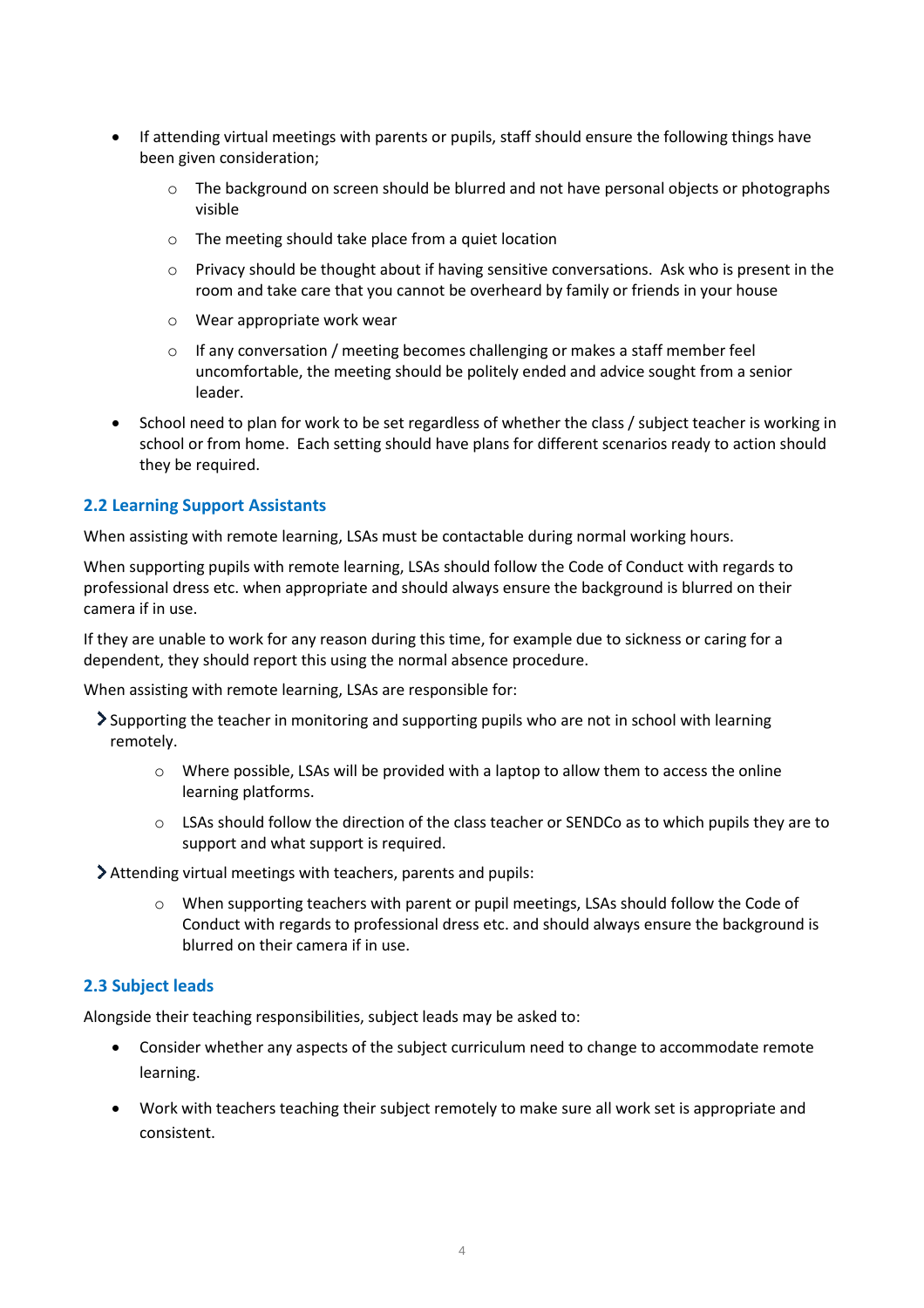- Monitor the remote work set by teachers in their subject explain how they will do this, such as through regular meetings with teachers or by reviewing work set.
- Alert teachers to resources they can use to teach their subject remotely.

#### **2.4 Senior leaders**

Alongside any teaching responsibilities, senior leaders are responsible for:

- Ensuring all staff have relevant training to be able to provide and support remote learning.
- Working with the Trust Remote Learning Lead to co-ordinate the remote learning approach across the school and ensuring all pupils are able to access the learning platform.
- Monitor the effectiveness of remote learning. This may be through regular meetings with teachers and subject leaders, reviewing work set or reaching out for feedback from pupils and parents.
- Monitoring the security of remote learning systems, including data protection and safeguarding considerations.

#### **2.5 Safeguarding / Designated Safeguarding Lead**

If during remote working you have any safeguarding concerns please seek the support of your school DSL or if your DSL is not available, please contact a DSL from another setting (see appendix for contact details).

#### **2.6 IT staff**

IT staff are responsible for:

- Fixing issues with systems used to set and collect work.
- Helping staff and parents with any technical issues they are experiencing.
- Reviewing the security of remote learning systems and flagging any data protection breaches to the data protection officer.
- Assisting pupils and parents with accessing the internet or devices.

#### **2.7 Pupils and parents**

Staff can expect pupils learning remotely to:

- Be contactable during the school day although consider they may not always be in front of a device the entire time.
- Complete work to the deadline set by teachers.
- Seek help if they need it, from teachers or LSAs.
- Alert teachers if they are not able to complete work.

Staff can expect parents with children learning remotely to:

• Make the school aware if their child is sick or otherwise cannot complete work.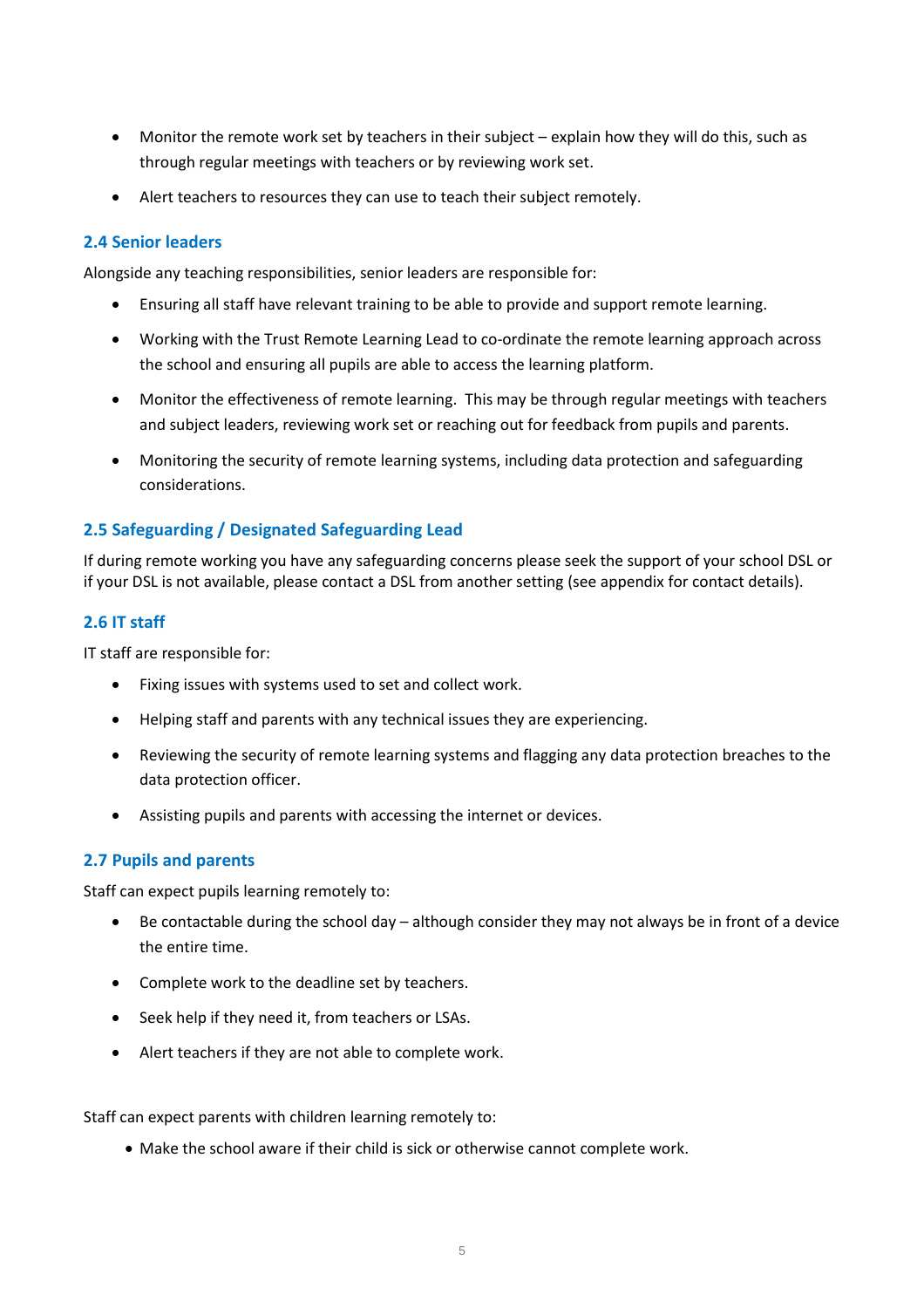- Seek help from the school if they need to.
- Be respectful when making any complaints or concerns known to staff.

#### **2.8 Trust Board**

The Trust Board is responsible for:

- Monitoring the Trust's approach to providing remote learning to ensure education remains as high quality as possible.
- Ensuring that staff are certain that remote learning systems are appropriately secure, for both data protection and safeguarding reasons.

# <span id="page-5-0"></span>**3. Who to contact**

If staff have any questions or concerns about remote learning, they should contact their school Remote Learning Representative or the Trust Remote Learning Lead, Anna Butler.

# <span id="page-5-1"></span>**4. Data protection**

Refer to Trust ICT and Internet Acceptable Use Policy and GDPR Policy.

# <span id="page-5-2"></span>**5. Monitoring arrangements**

This policy will be reviewed annually.

# <span id="page-5-3"></span>**6. Links with other policies**

This policy is linked to our:

- Behaviour policy
- Child protection policy and coronavirus addendum to our child protection policy
- Data protection policy and privacy notices
- Home-school agreement
- ICT and internet acceptable use policy
- Online safety policy